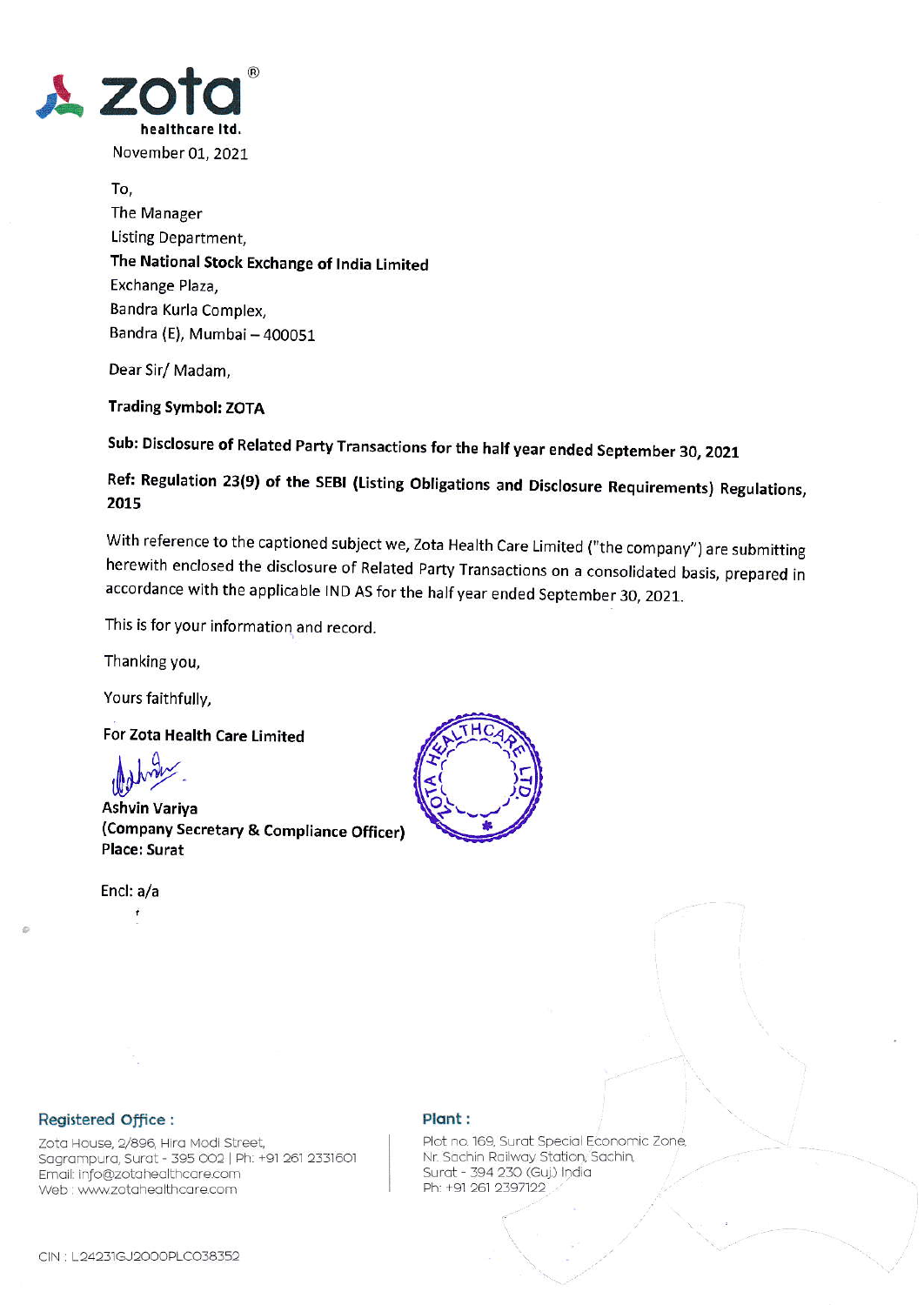## List of Related Party Transaction entered during the half year ended on September 30, 2021

### LIST OF RELATED PARTIES:

### WHOLLY OWNED SUBSIDIARIES:

| Sr.<br>No. | <b>Name of the Subsidiary</b>                                         |  |
|------------|-----------------------------------------------------------------------|--|
|            | Zota Healthcare Lanka (Pvt) Ltd                                       |  |
|            | Zota Healthcare Nig. Ltd (Incorporation of the same is under process) |  |
|            | DavaIndia Health Mart Limited                                         |  |

#### (B) KEY MANAGERIAL PERSONNEL (KMP):

| Sr. | Name                    | <b>DESIGNATION</b>             |  |
|-----|-------------------------|--------------------------------|--|
| No. |                         |                                |  |
|     | Moxesh Ketanbhai Zota   | <b>Managing Director</b>       |  |
| 2   | Himanshu Muktilal Zota  | Whole-time Director            |  |
| 3   | Kamlesh Rajanikant Zota | Whole-time Director            |  |
|     | Manukant Chandulal Zota | Whole-time Director            |  |
| 5   | Ashvin Variya           | Company Secretary              |  |
| 6   | Viral Mandviwala        | <b>Chief Financial Officer</b> |  |

ŵ

### (C) NON-EXECUTIVE DIRECTORS:

| Sr.<br>No. | Name                          | <b>DESIGNATION</b>                 |
|------------|-------------------------------|------------------------------------|
|            | Ketankumar Chandulal Zota     | Non-Executive Chairman             |
|            | Varshabahen Gaurang Mehta     | Non-Executive Independent Director |
|            | Bhumi Maulik Doshi            | Non-Executive Independent Director |
|            | Vitrag Sureshkumar Modi       | Non-Executive Independent Director |
|            | Dhiren Prafulbhai Shah        | Non-Executive Independent Director |
| 6          | Jayshreeben Nileshkumar Mehta | Non-Executive Independent Director |

### D) RELATIVES OF XMP

| Sr.<br>No., | Name<br>to:   |
|-------------|---------------|
|             | Viren M. Zota |
|             | Niral M. Zota |
|             | Heli R. Shah  |



 $\sim 5$